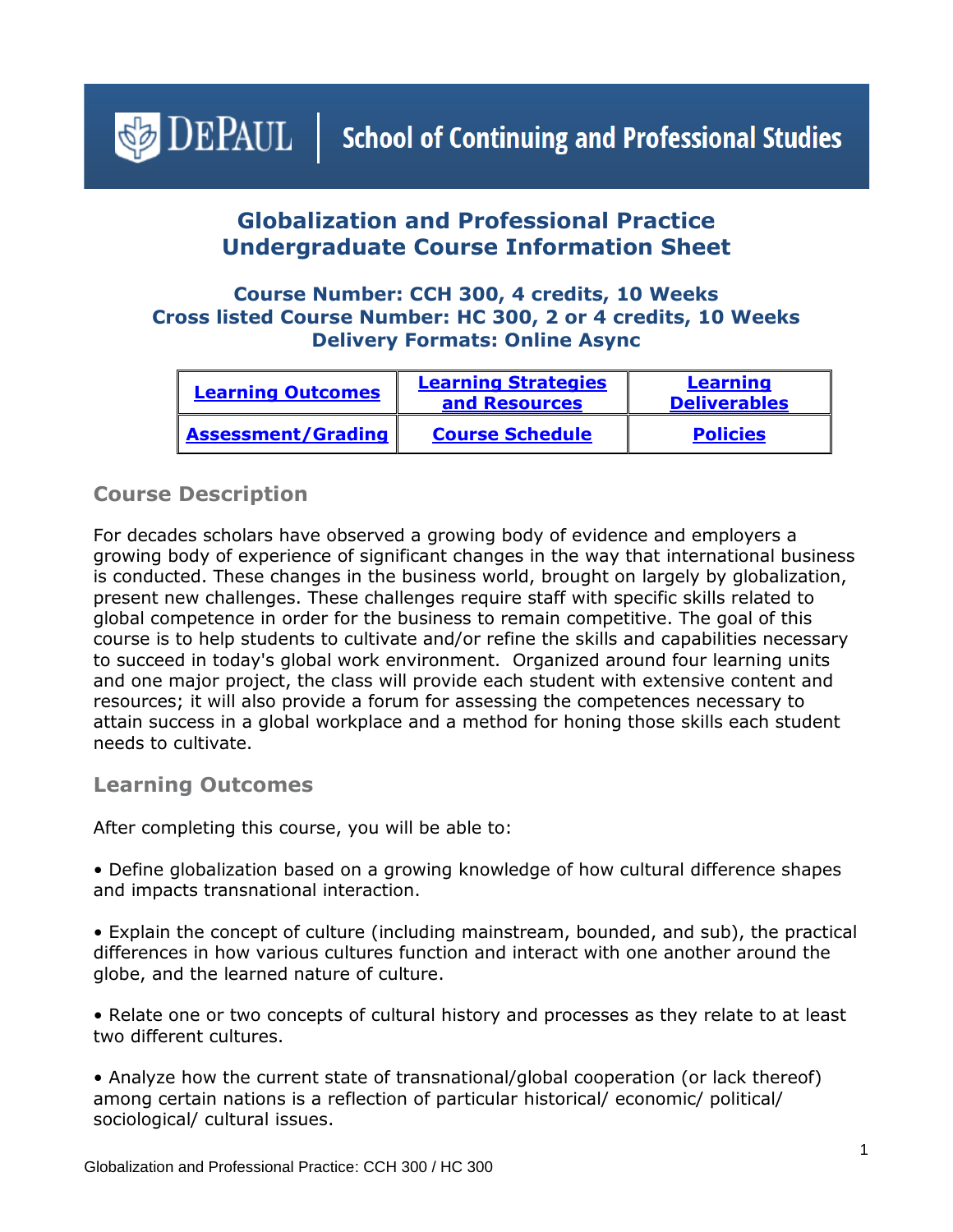• Compare the globalization drivers, strategies and initiatives of at least two international corporations.

- Analyze global trends and develop strategies for providing global leadership in the workplace.
- Construct a culture-sensitive business model that incorporates strategies to anticipate, adapt, and/or respond to trends in global commerce.
- Develop global competence-related skills.
- Build and implement a targeted improvement plan for cultural competence

If in a SCPS competence program, (BAIFA, BAC, BAGB, BAECE), this course addresses the following requirements:

|     | Competence   Competence Statement / Criteria                                                                                                                         |  |
|-----|----------------------------------------------------------------------------------------------------------------------------------------------------------------------|--|
| H5  | Can analyze issues and problems from a global perspective.                                                                                                           |  |
| H1A | Can understand and apply the principles of effective intercultural<br>communication.                                                                                 |  |
|     | Understands the impact of global forces on one's professional field<br>and can design and implement strategies to respond to and<br>anticipate these global impacts. |  |

#### <span id="page-1-0"></span>**[Back to Top](#page-0-1)**

## **Learning Strategies and Resources**

This course is scaffolded, largely according to the ICF – Intercultural Fluency Competence model. The first project is a development of a global competence needs assessment, first from the organizational perspective, then from the personal perspective (reflection) within the context of a selected professional field. This leads to the second project which is the production of a customized strategic plan for the development of global leadership in the context of either a workplace or a community organization based on the previous needs' assessments and new learning. A final project presenting action steps to take in your career area is based on the course learning. The four reflection papers also provide guidance in analyzing the ways course readings and videos can be incorporated into your career globalization development.

## **Required Readings**

No textbooks are required in this course. All resources are embedded in the course or are available through E-reserves. Learning materials include pdf articles, websites, and videos. Optional readings and videos that support the course are offered.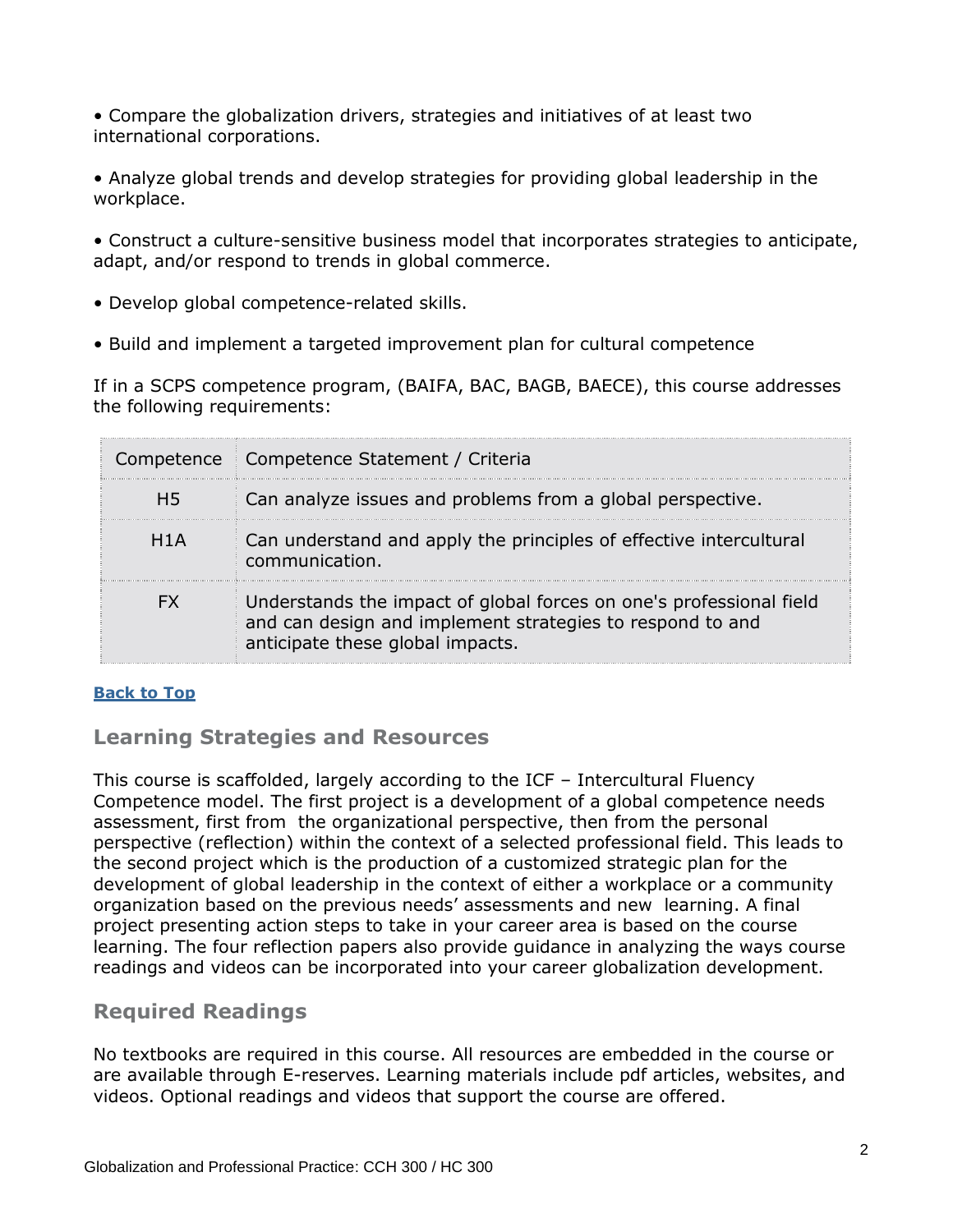Additional readings are available on Electronic Reserve, at the [DePaul Library.](https://library.depaul.edu/services/Pages/Course-Reserves-Services.aspx) Login to Ares Course Reserves and select the course. Log in using your Campus Connect User ID and password. You will then get a page listing the courses in which you're enrolled that have readings posted in Ares. Click on the title of this course and the list of our electronic reserve readings will be displayed.

#### **[Back to Top](#page-0-1)**

#### <span id="page-2-0"></span>**Assessment of Student Learning**

## **Distribution of Grade Points (TBA)**

| 10 Online Discussions                                                                                                        |  |
|------------------------------------------------------------------------------------------------------------------------------|--|
| 8 Written Assignments                                                                                                        |  |
| 4 Written Reflection Papers                                                                                                  |  |
| Final Project: Can be a narrated PowerPoint or video on your Global<br>Competence, Self-Improvement Analysis (SIA) and Plan. |  |

## **Grading Scale**

| $A = 95$ to 100 | $A - = 91$ to 94  | $B+ = 88$ to 90 |
|-----------------|-------------------|-----------------|
| $B = 85$ to 87  | $B - = 81$ to 84  | $C+ = 77$ to 80 |
| $C = 73$ to 76  | $C = 69$ to 72    | $D+ = 65$ to 68 |
| $D = 61$ to 64  | $F = 60$ or below | INC.            |

#### **[Back to Top](#page-0-1)**

## <span id="page-2-1"></span>**Course Schedule**

| <b>Week and</b><br><b>Module Title</b> | <b>Readings</b>                                                                                                                                       | <b>Assignments</b>                     |
|----------------------------------------|-------------------------------------------------------------------------------------------------------------------------------------------------------|----------------------------------------|
| Week 1,<br>Module 1:<br>Globalization, | Reading: McDaniel, Edwin, et al. Chapter<br>1: "Approaches to intercultural<br>communication." pp. 1-46. In<br>Intercultural communication: A reader. | 1.1 Introductions<br><b>Discussion</b> |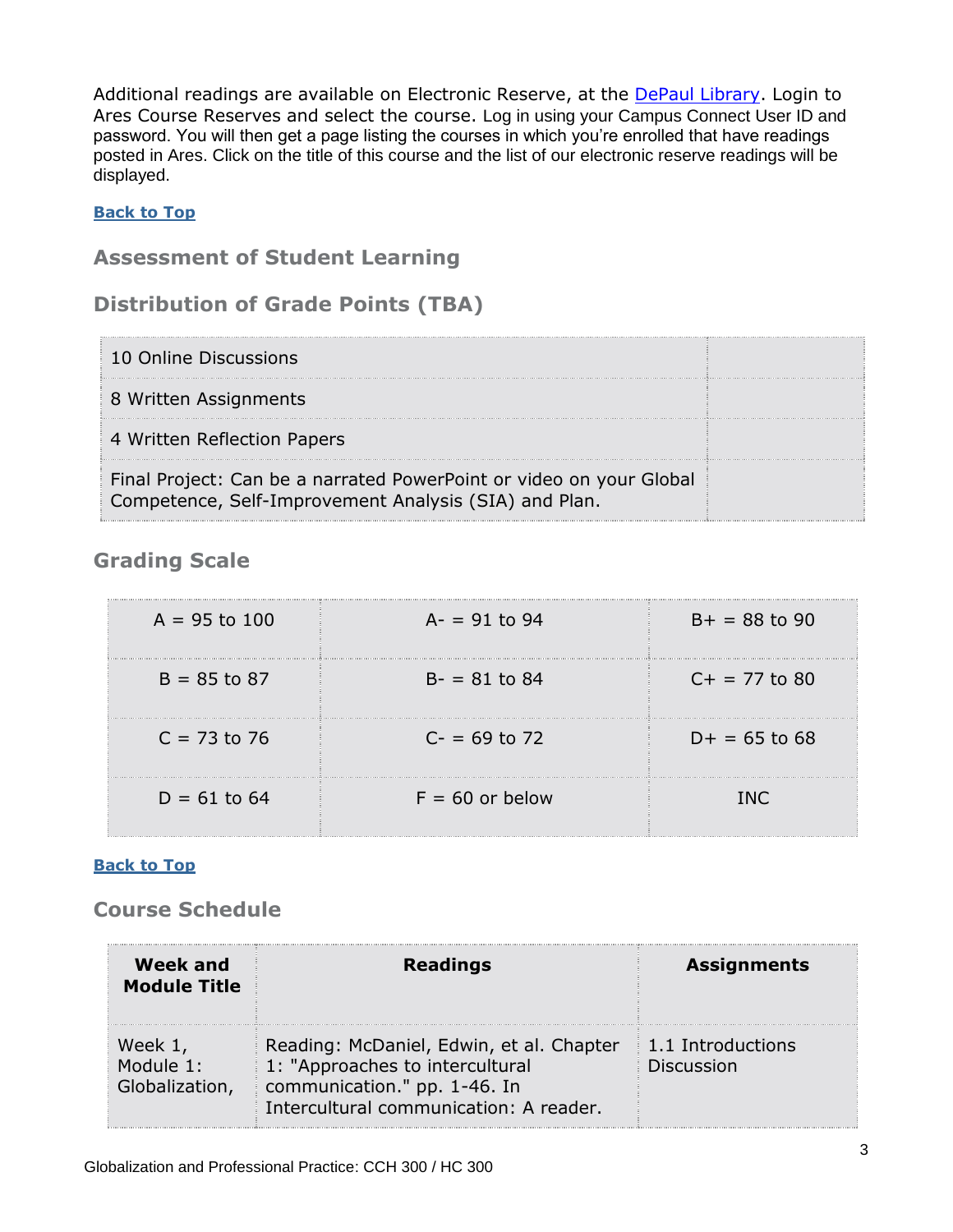| Culture, and<br>You                                       | Larry A. Samovar, Richard E. Porter,<br>Edwin R. McDaniel, and Carolyn Sexton<br>Roy. Editors. Boston: Cengage Learning,<br>2006. Print. E-reserves<br>Reading: Ben-Yoseph, Miriam. Liberal<br>arts and business: An international<br>perspective. Module link<br>Narrated PowerPoint: Business Behaviors<br>in Different Cultural Settings<br><b>Business Behaviors in Different Cultural</b><br>Settings - Overview Etiquette Guide for<br>Business Meetings in Japan, Mexico, and<br><b>USA</b>                                                                                                        | 1.2 Discussion<br>1.3 Intercultural<br>Communications                                                                                     |
|-----------------------------------------------------------|-----------------------------------------------------------------------------------------------------------------------------------------------------------------------------------------------------------------------------------------------------------------------------------------------------------------------------------------------------------------------------------------------------------------------------------------------------------------------------------------------------------------------------------------------------------------------------------------------------------|-------------------------------------------------------------------------------------------------------------------------------------------|
| Week 2,<br>Module 2:<br>Who Are You<br>Culturally?        | Reading: Sparrow, Lisa. Chapter 16.<br>"Examining cultural identity." pp. 155-<br>166. In Beyond experience. Revised<br>Edition. Theodore Gochenour, editor.<br>Nicholas Brealey Publishing, 1993. E-<br>reserves<br>Video: Rosling, Hans, and Ola Rosling.<br>How not to be ignorant about the world.<br>TED Talk, June 2014. 19:09min.<br>Reading: Bennett, Janet M. Chapter 4.<br>"Cultural marginality: Identity Issues in<br>intercultural training." pp. 109-135. In<br><b>Education for the Intercultural</b><br>Experience. R. Michael Paige, Editor.<br>Yarmouth, ME: Intercultural Press, 1993. | 2.1 Intercultural Profile<br><b>Discussion</b><br>2.2 Cultural Bias<br><b>Discussion</b><br>2.3 Cultural<br>Marginality<br>2.4 Reflection |
| Week 3,<br>Module 3:<br>Dealing with<br><b>Difference</b> | Reading: Walzer, Michael. Chapter 4.<br>"Practical issues." pp. 52-82. In On<br>toleration. New Haven: Yale University<br>Press, 1997. E-reserves.<br>Reading: Bennett, Milton J. Chapter 2.<br>"Towards Ethnorelativism: A<br>developmental model of intercultural<br>sensitivity." pp. 27-65. In Education for<br>the intercultural experience. R. M. Paige.<br>Lanham: University Press of America,<br>1993. Print. E-reserves.                                                                                                                                                                        | 3.1 Travel and Cultural<br>Competence<br><b>Discussion</b><br>3.2 Ethno-centrism<br><b>Discussion</b><br>3.3 Intercultural<br>Sensitivity |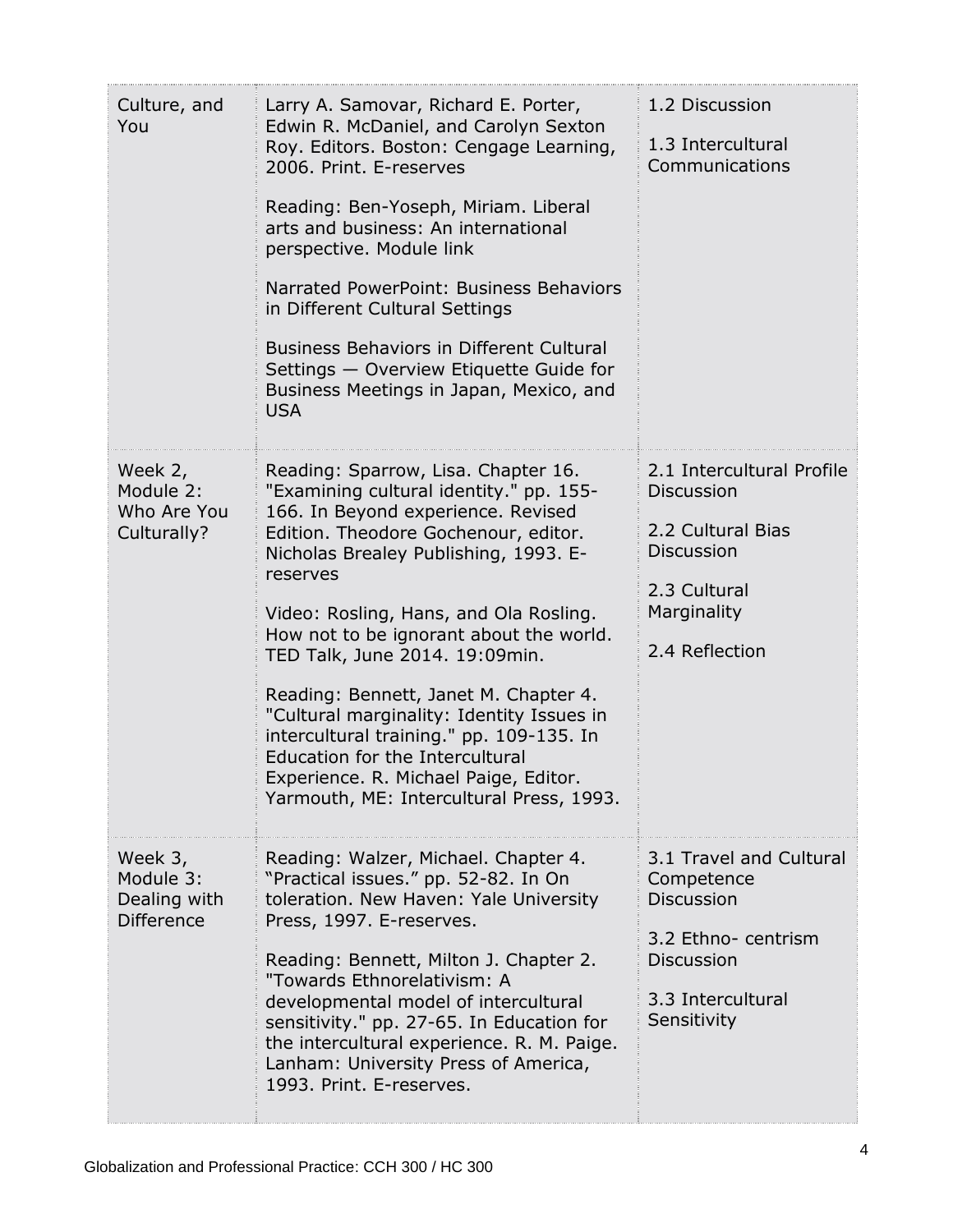|                                                                                                                  | Reading: Kohls, L. Robert. Chapter 6.<br>"Culture defined." pp. 25-38. Survival kit<br>for overseas living: For Americans<br>planning to live and work abroad, 4th ed.<br>Boston: Nicholas Brealey Publishing,<br>2001. E-reserves.                                                                                                                                                                                                                                                                                                                                      |                                                                                                                |
|------------------------------------------------------------------------------------------------------------------|--------------------------------------------------------------------------------------------------------------------------------------------------------------------------------------------------------------------------------------------------------------------------------------------------------------------------------------------------------------------------------------------------------------------------------------------------------------------------------------------------------------------------------------------------------------------------|----------------------------------------------------------------------------------------------------------------|
| Week 4,<br>Module 4:<br>Cultural and<br><b>Global Literacy</b><br>Definitions,<br>Models, and<br><b>Theories</b> | Reading: Hofstede, Geert.<br>"Dimensionalizing cultures: The Hofstede<br>Model in Context. pp. 19-33. In<br>Intercultural communication: A reader.<br>Samovar, et al. Editors. E-reserves.<br>Note: Hofstede added a 6th dimension-<br>Indulgence vs Restraint-after the above<br>article.<br>Video: Mister Simplify. Hofstede's 6D<br>Model of National Culture - Simplest<br>Explanation Ever, 13:20min<br>This short video gives a simple overview<br>of Hofstede's 6 national cultural<br>dimensions.<br>Reading: Culture in Global Context. pp.<br>1-8. Module link | 4.1 Intercultural<br>Competence<br><b>Discussion</b><br>4.2 ICC Reflection<br>4.3 Discussion<br>Summary of ICC |
| Week 5,<br>Module 5:<br>Conflict and<br>Connectedness<br>in the Global<br>Village                                | Reading: The Playboy interview: Marshall<br>McLuhan: A candid conversation with the<br>high priest of popcult and metaphysician<br>of media<br>Video: Ghemawat, Pankaj. Actually, the<br>world isn't flat. TED Talk, 17:03min<br>Video: Goldin, Ian. Navigating our global<br>future. TED Talk, 7:06min                                                                                                                                                                                                                                                                  | 5.1 Globaloni<br><b>Discussion</b><br>5.2 A Fragile Globe?<br><b>Discussion</b><br>5.3 The Global Village      |
| Week 6,<br>Module 6:<br>Going Global                                                                             | Reading: Illich, Ivan. "To hell with good<br>intentions." pp. 314-320. In Jane C.<br>Kendall, et. al. Eds. Combining service<br>and learning: A resource book for<br>community and public service. Vol. 1.<br>Raleigh, NC: National Society for<br>Internships and Experiential Education,<br>1990. E-reserves                                                                                                                                                                                                                                                           | 6.1 Engagement and<br><b>Agency Discussion</b><br>6.2 Your Global<br>Citizenship Reflection                    |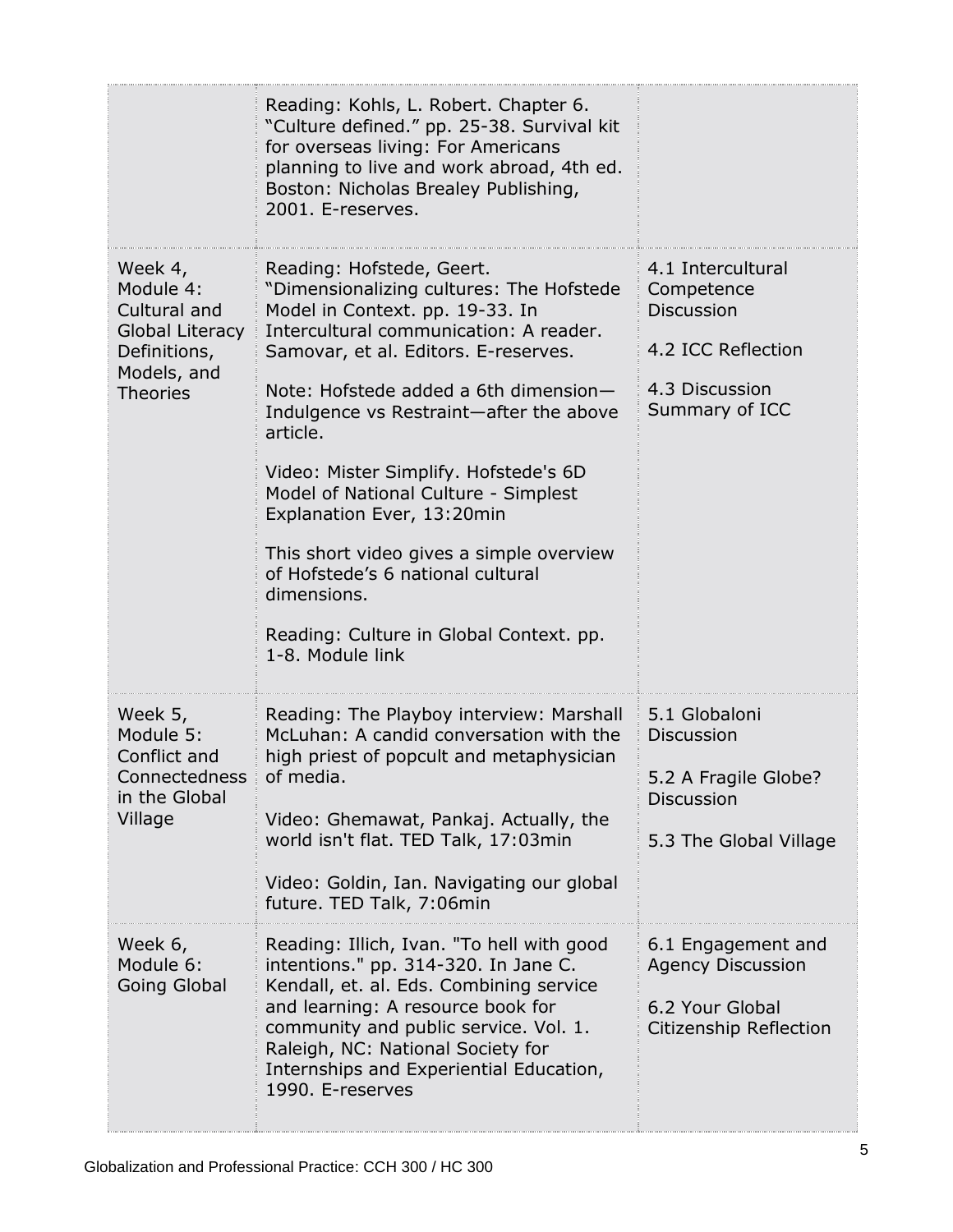|                                                                              | Reading: McGury, Susan and David B.<br>Shallenberger. "Nurturing competencies<br>of interculturally effective leaders and<br>global citizens." Module link<br>Reading: Johansson, Catrin and Cynthia                                                                                                                                                               |                                                                                                                                                                                      |
|------------------------------------------------------------------------------|--------------------------------------------------------------------------------------------------------------------------------------------------------------------------------------------------------------------------------------------------------------------------------------------------------------------------------------------------------------------|--------------------------------------------------------------------------------------------------------------------------------------------------------------------------------------|
|                                                                              | Stohl. "Cultural competence, cultural<br>values, and emerging communication<br>paradoxes." Module link.                                                                                                                                                                                                                                                            |                                                                                                                                                                                      |
| Week 7,<br>Module 7: A<br>Case of<br>Intercultural<br>Ethical<br>Perspective | Narrated PowerPoint: Communicating<br>across cultures.<br>Reading: Ting-Toomey, Stella. Chapter 8.<br>"Constructive intercultural conflict<br>management." pp. 194-230. In<br>Communicating across cultures. New<br>York: Guilford Press, 2012, E-reserves<br>Video: Trompenaars, Fons. Riding the<br>waves of culture: Rules or friendship?<br>TED Talk, 18:52min | 7.1 Discussion<br>7.2 Being an Ethical<br>Person                                                                                                                                     |
|                                                                              | Reading: McCoy, Bowen H. "The parable<br>of the sadhu." pp. 103-108. Harvard<br>Business Review 75.3 (1997). E-reserves                                                                                                                                                                                                                                            |                                                                                                                                                                                      |
| Week 8,<br>Module 8:<br>Bringing the<br><b>Global Back</b><br>Home           | Readings: None                                                                                                                                                                                                                                                                                                                                                     | 8.1 Cultural<br>Competence in the<br><b>Global Community</b><br><b>Discussion</b><br>8.2 Diversity in your<br><b>Workplace Paper</b><br>8.3 Workplace<br><b>Diversity Discussion</b> |
| Week 9,<br>Module 9:<br>Global<br>Competence<br>Within<br>Organizations      | Reading: The Lewin Group, Inc.<br>Indicators of cultural competence in<br>health care delivery organizations: An<br>Organizational Cultural Competence<br>Assessment Profile. pp. 1-19. Module link<br>Readings: The following websites are in<br>CommunityToolBox. Module links                                                                                   | 9.1 Your Industry's<br><b>Global Competence</b><br><b>Discussion</b><br>9.2 is optional extra<br>bonus points                                                                        |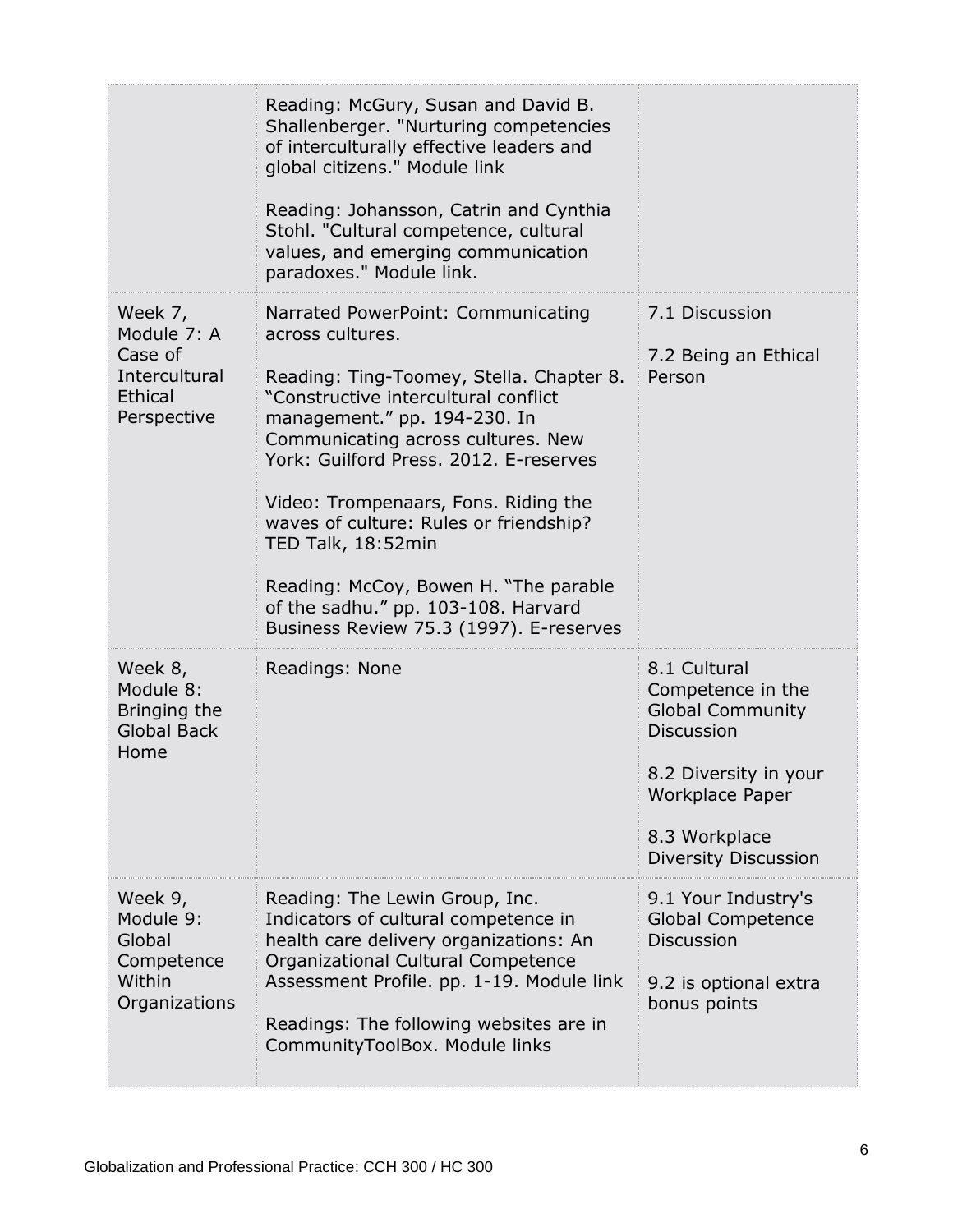|                                                                                 | Chapter 3. Section 14: "SWOT Analysis:<br>Strengths, Weaknesses, Opportunities,<br>and Threats."                                         |                                         |
|---------------------------------------------------------------------------------|------------------------------------------------------------------------------------------------------------------------------------------|-----------------------------------------|
|                                                                                 | Chapter 27. Section 7: "Building<br>culturally competent organizations."                                                                 |                                         |
|                                                                                 | Chapter 8, Section 1: "An overview of<br>strategic planning or VMOSA (Vision,<br>Mission, Objectives, Strategies, and<br>Action Plans)." |                                         |
| Week 10,<br>Module 10:<br>Where Are You<br>Going and<br>Where Have<br>You Been? | Readings: None                                                                                                                           | 10.1 Discussion<br><b>Final Project</b> |

#### **[Back to Top](#page-0-1)**

#### <span id="page-6-0"></span>**Course Policies**

For access to all SCPS and DePaul University academic policies, refer to the following links:

[SCPS Student Resources Website](https://scps.depaul.edu/student-resources/Pages/default.aspx)

[DePaul Student Handbook](https://catalog.depaul.edu/student-handbooks/)

The **D2L Course Website** for this course.

**Course Syllabus**

The official syllabus for this course that includes course dates, instructor information and quarter specific details will be provided by the course instructor by the start of the course and available on the course D2L website.

#### **Course Registration**

To find out when this course will be offered next, you can go to the **SCPS Registration** [website](https://scps.depaul.edu/academics/registration/Pages/Undergraduate-Registration-Information.aspx) for details on how to register for the course.

For information on how this course can apply to your program, contact your academic advisor.